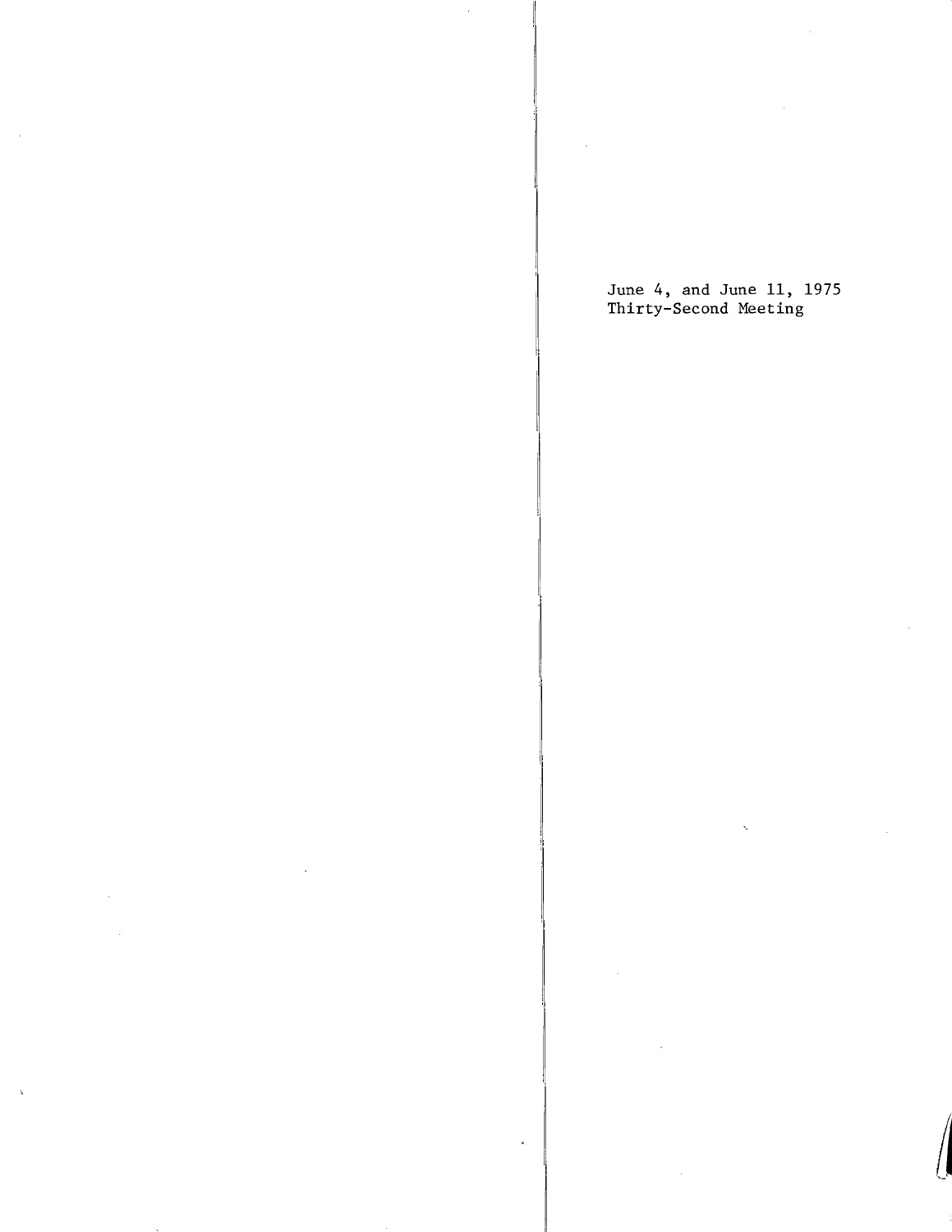### **THE UNIVERSITY OF MANITOBA**

# **Inter-Departmental Correspondence**

DATE May 29, 1975.

nhur

| TO              | MEMBERS OF THE EXECUTIVE COMMITTEE OF FACULTY COUNCIL |  |  |  |  |  |
|-----------------|-------------------------------------------------------|--|--|--|--|--|
| <b>FROM</b>     | G. Richardson, Secretary                              |  |  |  |  |  |
| <b>SUBJECT:</b> |                                                       |  |  |  |  |  |

The thirty-second meeting of the Executive Committee of Faculty Council has been scheduled for Wednesday, June 4th, 1975 and Wednesday, June 11, 1975 in Room 250 Allen Building. Both meetings will begin at 10:00 a.m.

# A G E N D A

- 1. Approval of the minutes of the thirty-first meeting.
- 2. Matters Arising Therefrom.

- Appointment of an Executive Committee reporter.

- 3. Request for comment from the Executive Committee members as to what they feel constitutes the definition of a major program.
- 4. Reconsideration of the mail ballot method of holding Faculty elections.
- 5. Consideration of the Science Library Report.
- 6. Request from the Director of Academic Affairs for faculty consideration in conducting a professor/course evaluation.
- 7. Consideration.of.the.Science departments! comments on:
	- (i) Four Year General Degree Program
	- $(ii)$ Challenge Exams
	- $(iii)$ Departmental Council By-laws
- 8. Determination of a mode of election of members and Chairman of the Science Graduate Course Approvals Committee.

9. Other Business. Annuls number

 $/nr$ 

Encs.

0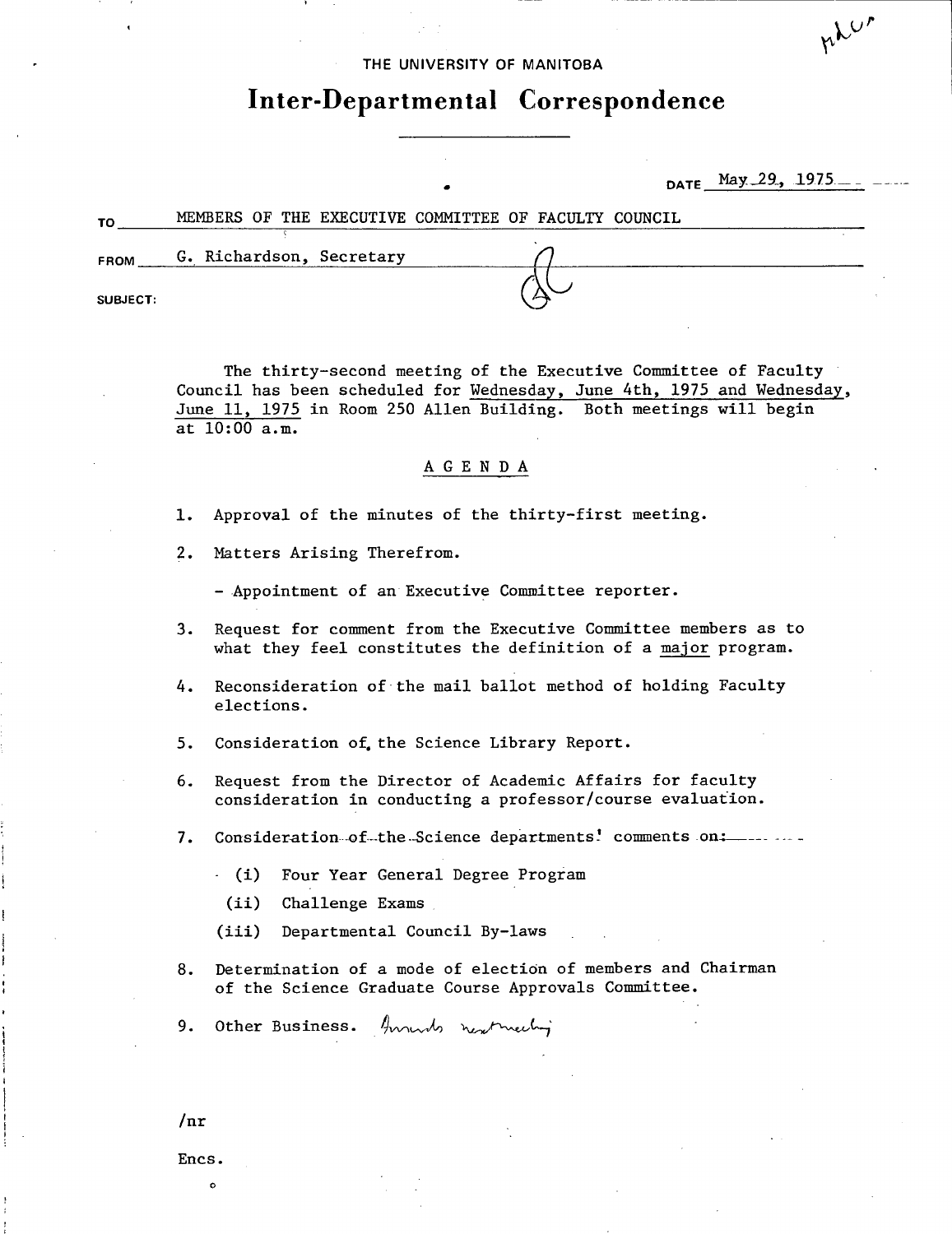Minutes of the thirty-second meeting of the Executive Committee of Faculty Council held on Wednesday, June 4, 1975 and Wednesday, June 11, 1975 in the Faculty Conference Room, 250 Allen Building.

Members Present: Dr. R. D. Connor, Chairman; Dr. N.E.R. Campbell, Dr. H. Duckworth, Dr. J. Stewart, Dr. N. Davison, Dr. J. Berry, Dr. D. Burton, and Mr. G. Richardson.

1. Approval of the minutes of the thirty-first meeting.

The minutes of the thirty-first meeting held on May 28, 1975 were approved. Burton (Campbell).

# 2. Matters Arising Therefrom.

There were no matters arising directly out of the minutes but the Chairman explained the need of a new Executive Committee reporter because of the change in committee members; appointed for a year's term was Professor N. Davison.

### Comments on a definition of a "major".

The Chairman stated that the need for clarification of what constitutes a major program in the Faculty of Science arose with the new department of Applied Mathematics when it was setting up its major program. The department, after discussion with the other Mathematics departments, agreed to having for its 1st year major course, Mathematics 120 (13:120) but instead of filling out the balance of the program with four other required courses, it proposed five required courses all coming from the Department of Applied Mathematics. The normal major program consists of five required courses in total and where departments share the 1st year course, i.e. the life science departments with 71:125 being the common course; the pattern is to follow the shared course with four other regular courses. The Chairman requested the members to consider this proposal and advise him as to whether or not they would object to it.

Dr. Burton pointed out that departments can now specify up to eight courses in their major programs, five of which are required to fulfill the major requirement and up to three from outside the major department.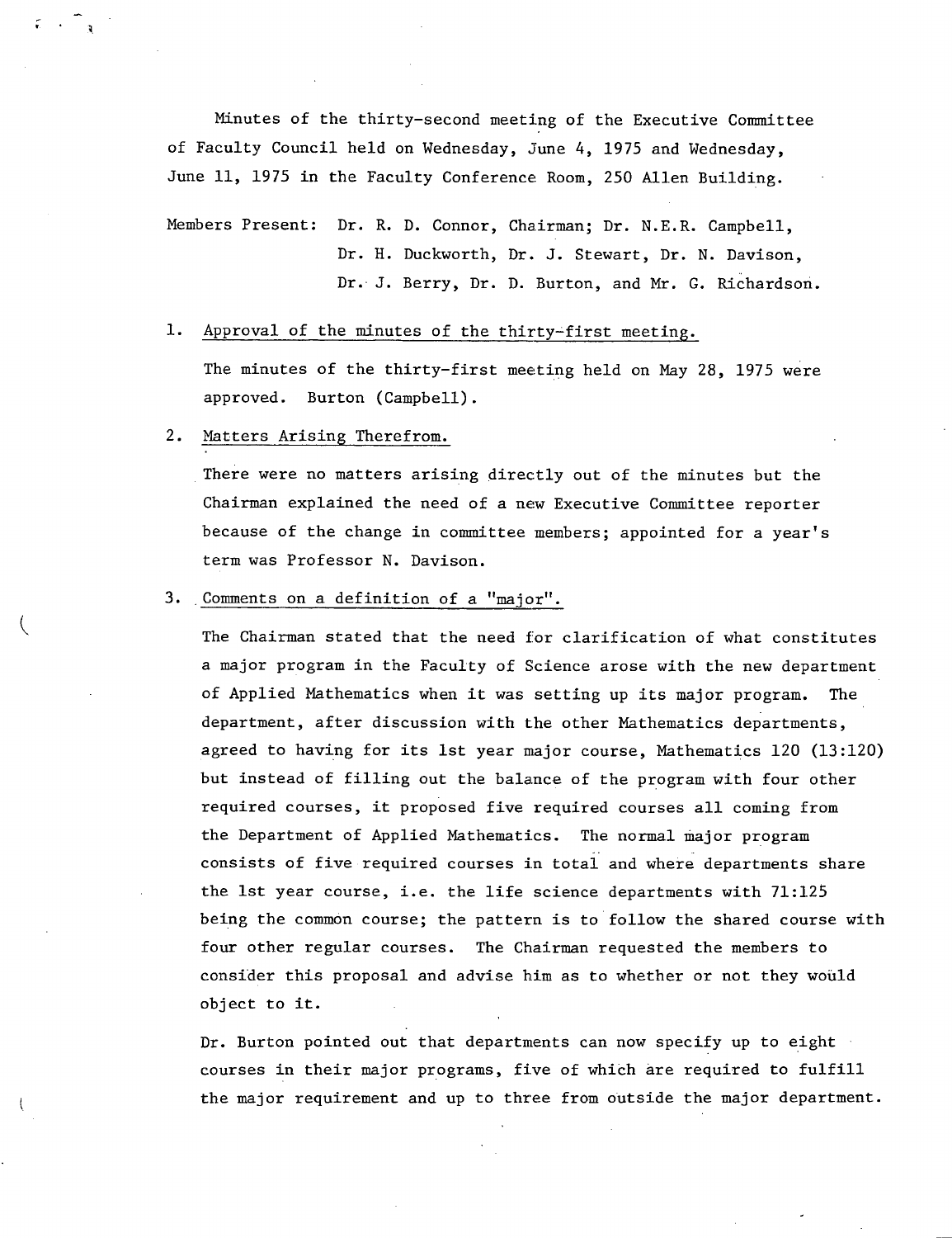He said that he would have no objection with the Applied Mathematics proposal.

Dr. Davison felt that the objections to this proposal would come from departments that did not share a common course, i.e. Physics and Chemistry and who were locked into the normal major pattern. He wondered if maybe the definition should be modified to involve only those courses taken after the 1st year.

Dr. Stewart indicated that in certain circumstances, namely where a student has done exceptionally well in high school biology, the department of Botany will waive the 71:125 requirement and permit the student to a major and require him to take five department courses.

Some members felt that consideration of this proposal may be inappropriate at this time in light of the recent discussions on the four year general degree program.

In concluding this discussion the committee requested the Dean to try to persuade Applied Mathematics to require only four courses from their department plus the 120 Mathematics course in 1st year.

### 4. Reconsideration of the mail ballot method of holding Faculty elections.

It was agreed to recommend to Faculty Council that in future to save materials and labour elections to Senate and the Executive Committee and nominations to the Board of Studies of the Graduate Faculty would be conducted as on the last occasion viz, with departments receiving a single copy of the curriculum vitae prepared by the nominator and seconder while any member of the Council who wished to do so could obtain an individual copy for his own use by application to the Dean's Office.

It was further decided that general communications to the faculty need not be placed in envelopes but could be stapled and could be delivered in bulk to departments for distribution. Naturally, confidential material and individual replies would be handled as heretofore and it was hoped that there would be a greater use made of reusable envelopes.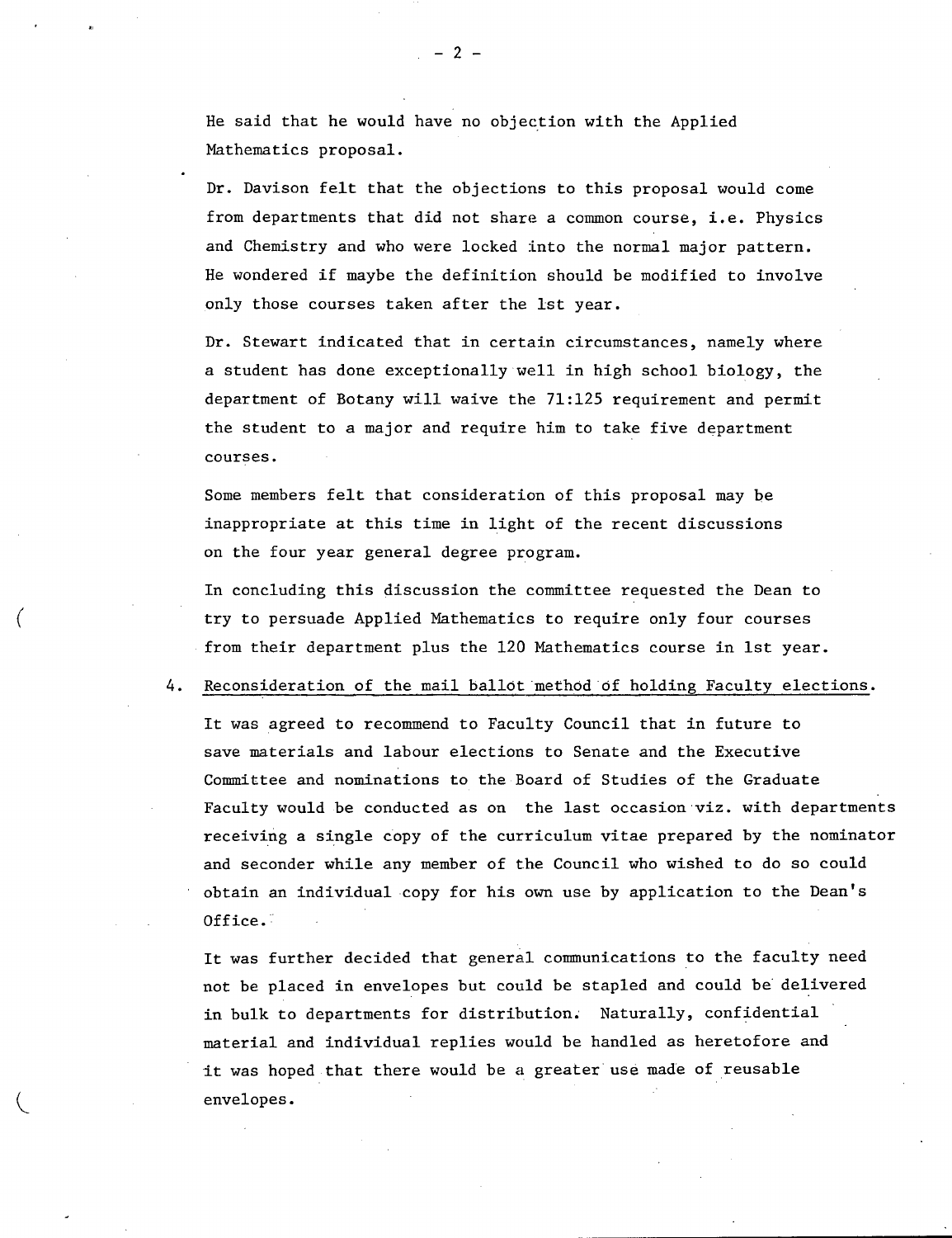# 6. Request from the Director of Academic Affairs for faculty consideration in conducting a professor/course evaluation.

It was agreed to consider this item next. It was decided to get the reaction of the Science Students' Council to any proposed professor/course evaluation scheme and it was further requested that the 50/50 Committee should meet to consider and unify the response from the Faculty Council and from the Science Students' Council. It was agreed that the matter of professor/course evaluation would be taken to the Faculty Council and that we would obtain the necessary inputs mentioned above.

### 5. Consideration of the Senate Library Report.

A preliminary discussion was held on the report of the Senate Library Committee as it related to future long range plans and the construction of new buildings. As to the various proposals, the discussion indicated that a new arrangement might be necessary but the site of any new buildings was likely to pose a problem. It was agreed to continue this discussion at the next meeting to be held in seven days time. The meeting adjourned at 12:15 p.m. and it was agreed to continue the meeting on Wednesday, June 11 at 10:00 a.m.

Continuation of the thirty-second meeting of the Executive Committee of Faculty Council held on June 11,1975 at 10:00 a.m. in the Faculty Conference Room, 250 Allen Building.

Members Present: Dr. R.D. Connor, Chairman; Dr. N.E.R. Campbell, Dr. H. Duckworth, Dr. N. Davison, 'Dr. J. Stewart,  $\mathbb{R}^{n \times n}$ Dr. D. Burton, and Mr. G. Richardson. Regrets: Dr. K. Stewart, Dr. J. Berry.

Visitors: Mrs. E. Ross, Prof. C.E. Henry.

The Chairman requested that the committee move to item 9 of the agenda, "Other Business", so that the business of awarding the faculty scholarships, bursaries and medals could be handled first in view of the presence of the two invited guests. The members agreed.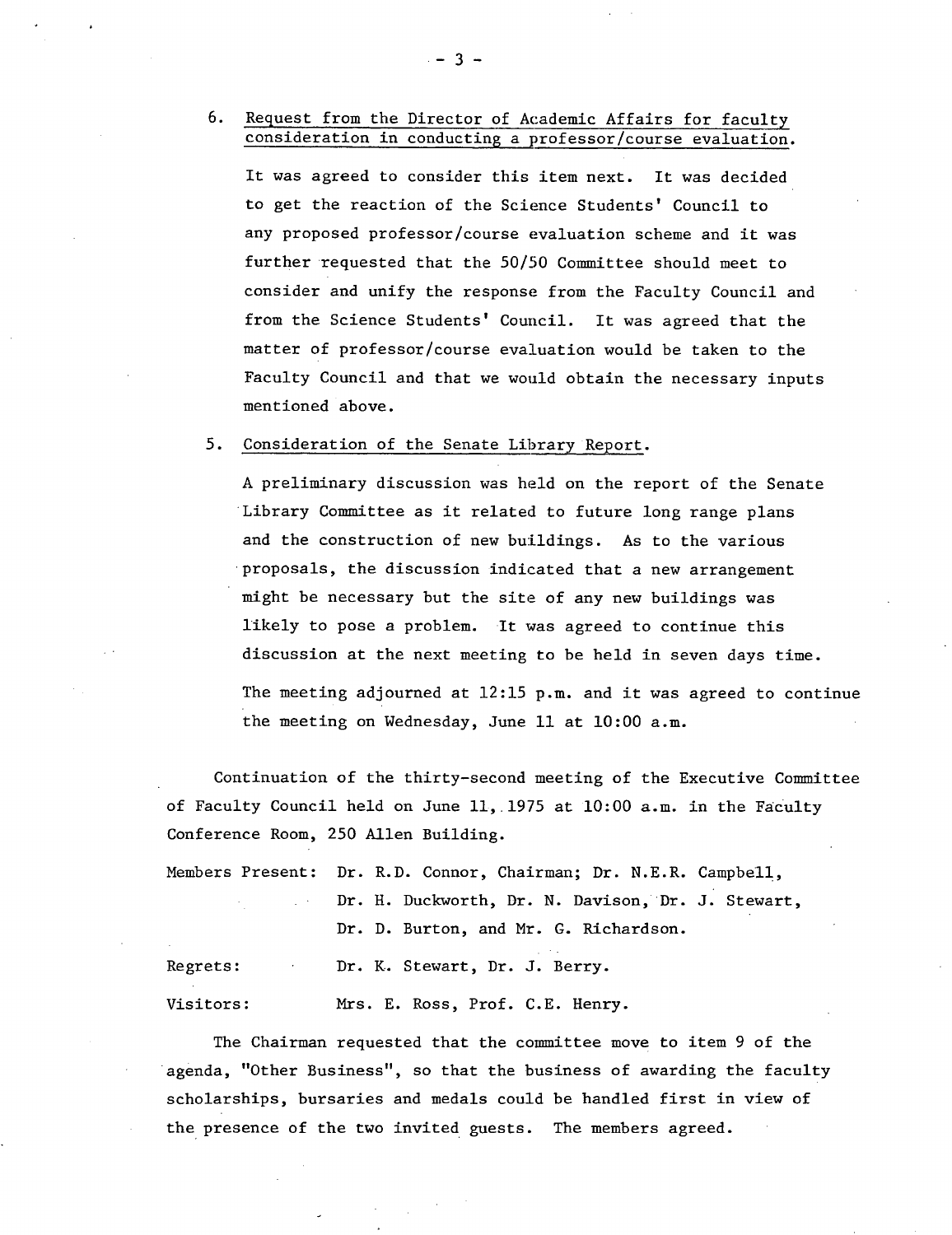The Chairman explained that the winners of the various awards, decided upon at this meeting were not necessarily the final winners due to the fact that some of the scholarships are contingent upon the candidate continuing on in his course, applying for and being accepted into Medicine or change in marks which could result in the final standings. This being so, it was moved Campbell (Davison) that:

"Prof. C.E. Henry (Director of Student Awards) and Mrs. E. Ross be empowered to make any subsequent adjustments as required"

CARRIED

### Dr. Maxwell S. Rady Scholarshi

During the discussion that took place, the committee felt that because the candidates' marks for many of these awards were so similar that in deciding they would inevitably have to take into consideration such fine differences as the number of first year courses taken, whether the student was in an honours program or a general program, whether the courses taken were full or half courses and the like. It was moved Davison (Duckworth) that:

"the Dr. Maxwell S. Rady Scholarship be awarded to McGregor, Robert Duncan 620076"

> CARRIED 3 in favour 1 opposed 1 abstention

## Morton Stall Memorial Scholarship

As the committee discussed the possible winner(s) of this scholarship it was noted that the same candidates appeared here as did for the Rady Scholarship. Further checking revealed that the candidates appeared on several other lists. The committee felt that perhaps it would be worthwhile to go through the entire group of awards and list the tentative winners. It was felt that this method would be the fairest in terms of both academic recognition and monitoring awards. It was moved Duckworth (Davison) that:

"the committee reconsider the winner of the Rady Scholarship"

#### CARRIED

The following list of winners was considered by 'the committee.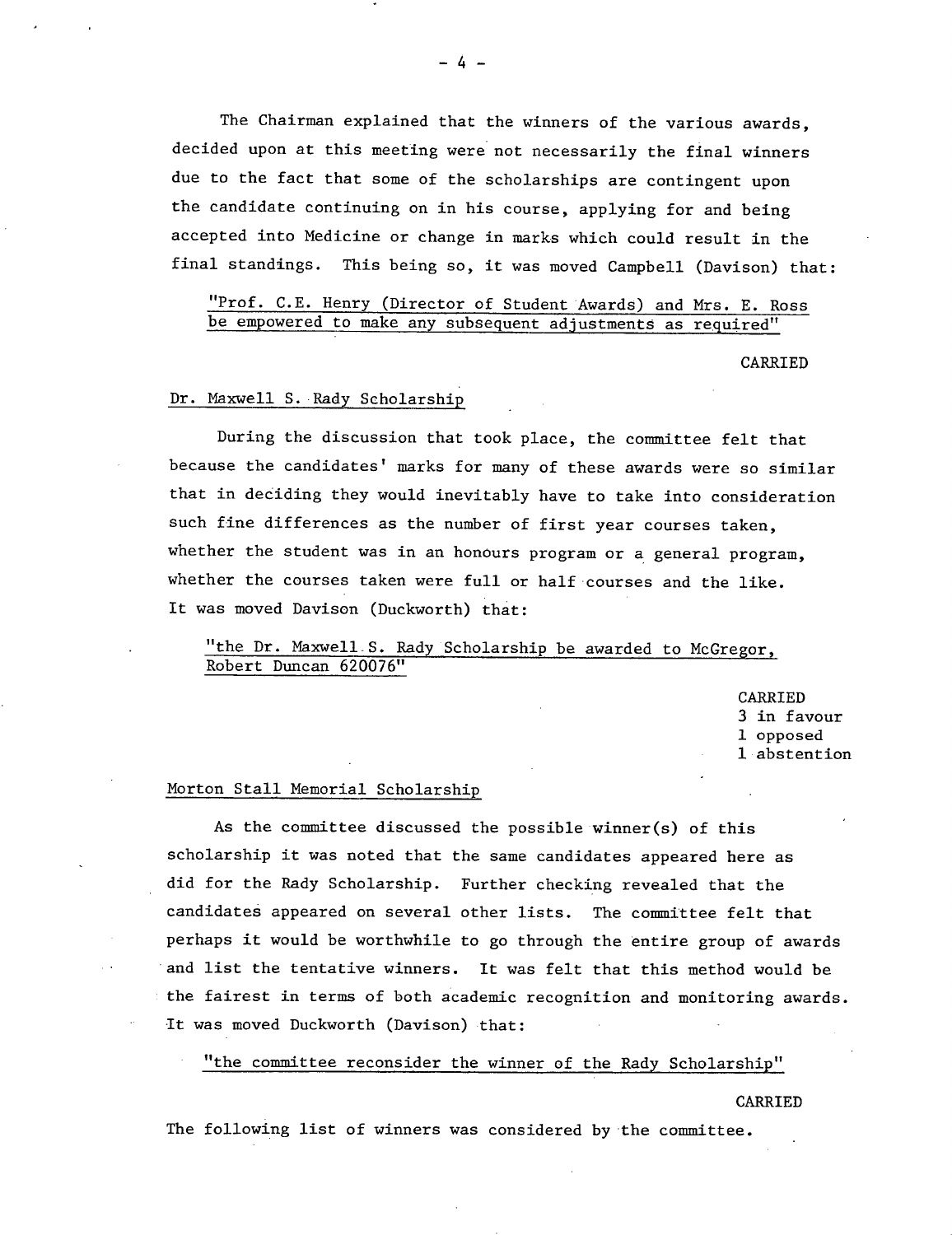Maxwell Rady - McGregor, R. D.

Morton Stall - Split 4 ways (or fewer if not all candidates go into Medicine)

> Deutscher, Rubin Downey, C. P. Levin, S. I. McGregor, R. D.

Isbister - Deutscher, R. Hay, B. N. Wade, R. M. Downey, G.P. Levin, S. I.

> McGregor, R. D. - relinquished in favour of the Dr. Maxwell S. Rady Scholarship.

### Rosabelle Searle Leach Scholarship - Yip, T. C. K.

In arriving at this decision the committee recognized that the award being offered was for the candidate judged to have reached the highest standard in a full slate of exams in the 1st year of Science. The fact that Yip had had an extra full course and that course was an Arts course, the committee decided not to consider it for the purpose of this award. Therefore, with that course removed Yip's modified  $G.P.A.$  became  $4.50$  which was the highest of all the candidates.

### University Women's Club Undergraduate Scholarship in Science - Shore, T. B.

The committee recognized that there was verylittle to choose from between the top two candidates for this scholarship. However, the committee decided to give the award to Shore because of two points. One, the superior showing in the year previous, i.e. 4.50.for Shore as shown on the Governor General's Medal lists and two, the fact that she had received an A and A+ respectively on courses 89.101 and 89.102 which the committee felt was worth considering because of the recognized difficulty to achieve such a mark on those particular courses.

### Governor General's Medal - Shore, T. B.

It was noted that Shore had also won the University Women's Club Scholarship which stipulated that this award was not tenable with the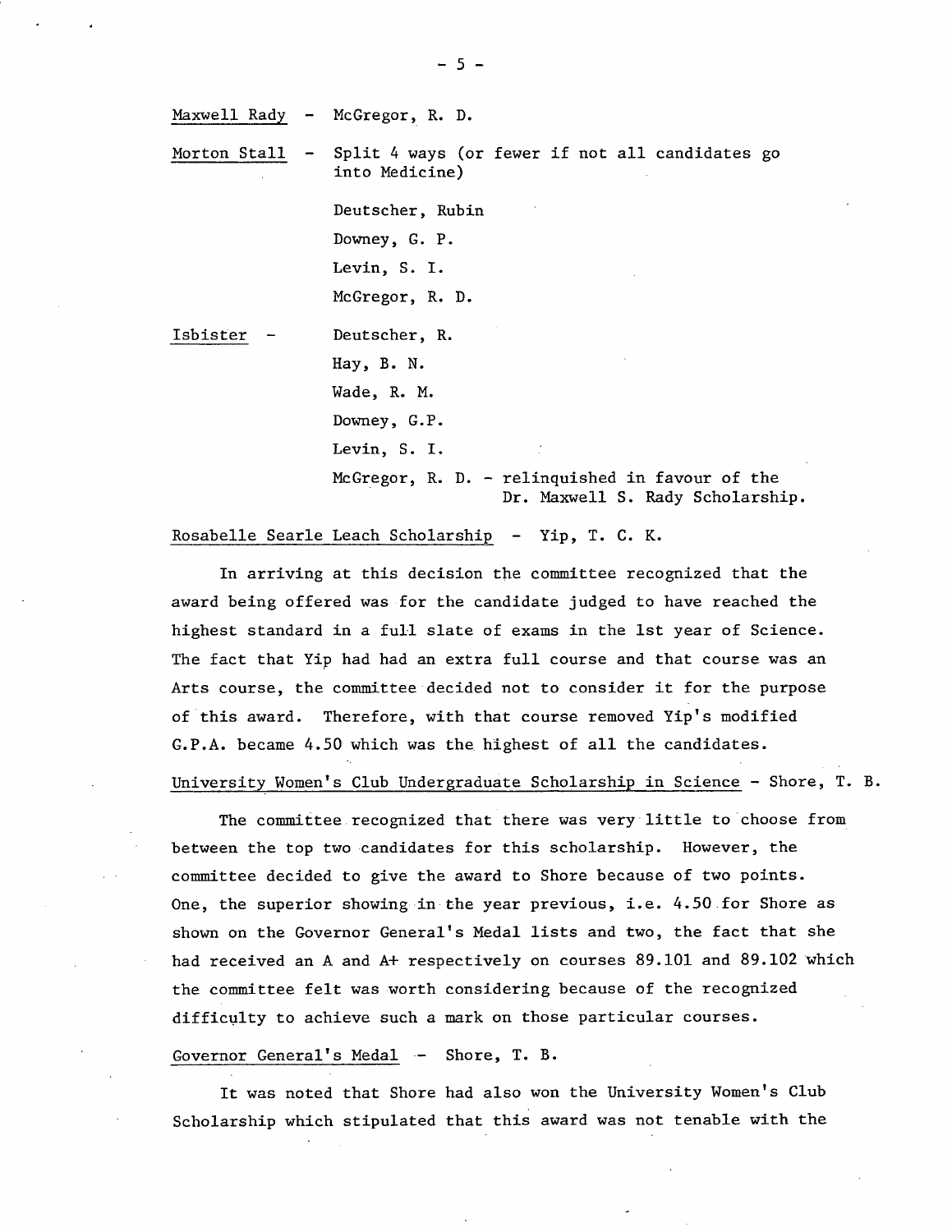Isbister Scholarship or other awards given solely in consideration of academic attainment. In its decision the committee interpreted "award" to mean a monetary award which the Governor General's Medal was not.

Alumni Scholarship - Winston, P. N. Shore, T. B. (Relinquished in favour of the University Women's Club Scholarship) Prise, J. G. Rempel, R. R. Tai, E. K. Guest, A. S. - Gusztak, L. W. - Kwok, K. L. Danylchuk, Y. A. - Bellan, L. D. Fuller, B. A. Kesseler, L. Moser, M. M. Olenick, R. J. Redekopp, A. W. - Talbot, E. F. J. Liu, M. L. Drysdale, C. G. - Baniuk, L.

These students would receive a full scholarship, the remaining five scholarships are to be divided amongst the following nine students.

> Szeto, Y. W. B. - Redekopp, C. K. - Kimelman, D. N. Brown, C. J. Cormack, G. V. Pandya, S. Rosenberg, M. E. Sherrer, A. E. - Na, C. W.

After consideration of the whole package it was moved Burton (Stewart) that:

"the list of winners be accepted"

CARRIED Unanimously

### 5. Senate Library Report

The Chairman pointed out that the agenda stated the report as being the Science Library report when in fact it should read the Senate Library Report.

-6-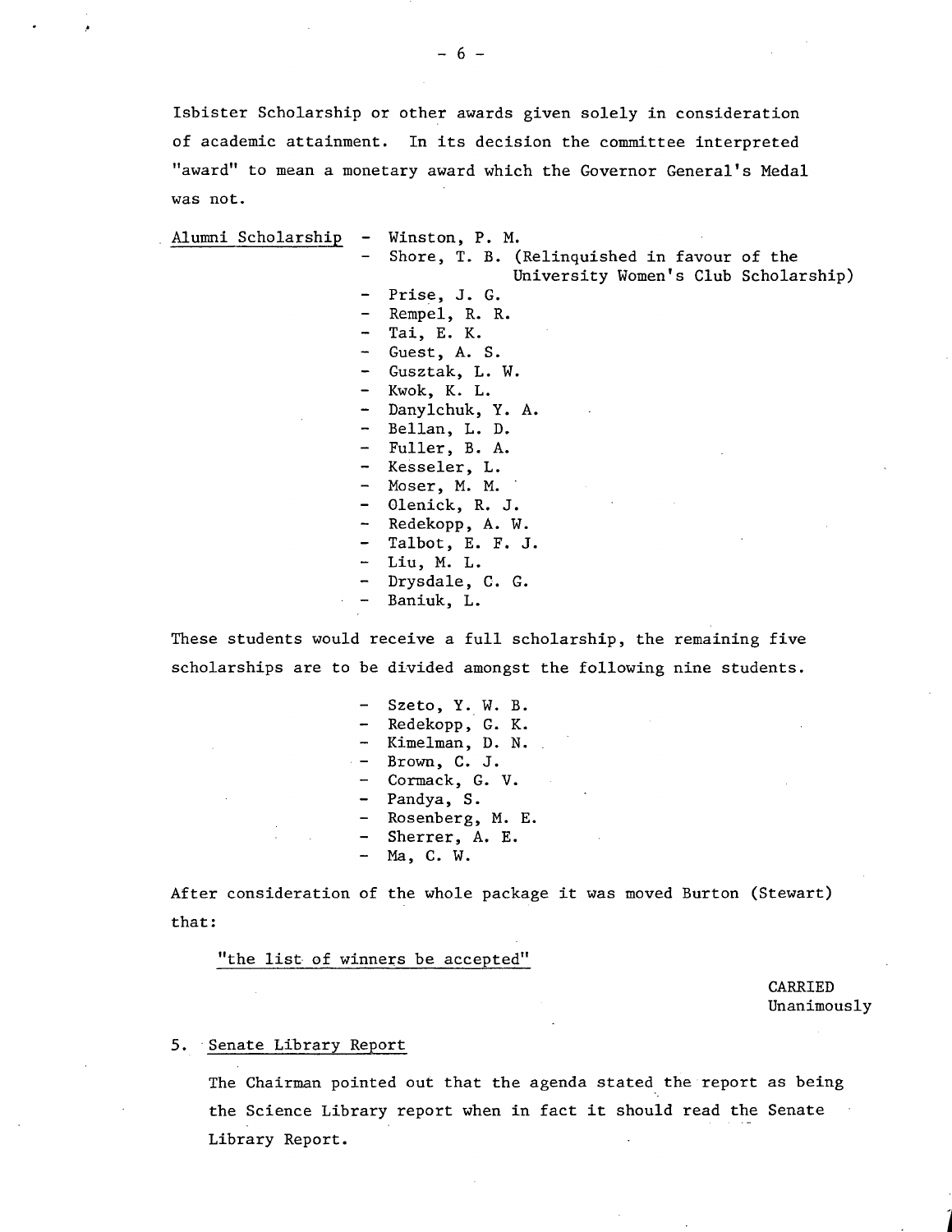The Chairman recapped the discussion up to this point. He stated that the Senate Library Committee wanted Senate's endorsement on one of two proposals involving the University Library. The proposals were:

- (1) build a new library to house all. collections except the four "fixed" libraries, Science, Law, St. Paul's, St. John's and renovate the Dafoe Library to be used for an academic department, extend the existing tunnel to this new building, or
- (ii) extend Dafoe by  $\simeq$  100,000 sq. ft. into parking lot "B" and build a new regional library in a building similar to NEMP (likely to be referred to as SWMP) and share the space with other academic departments as in NEMP.

There is no indication that the government would give the University either of the proposals but the committee wants Senate to go on record as having some sort of priority with regard to the library problem. The Chairman said that the library situation on campus is becoming so desperate that the library administration is soon going to have to make a decision whether to stop buying anymore books or to start moving some other lesser used material into storage in order to create space. The Dafoe shelves are now full.

The committee members felt that although the multi-purpose type of building might be more pleasing to the government, the University has got to have an adequate and functional library if it is going to stay in competition with other Canadian universities.

It was moved Campbell (Duckworth) that:

# "the Executive Committee recommend to Faculty Council that it choose the central library building concept"

CARRIED unanimously

# 6. Request from the Director of Academic Affairs for faculty consideration in conducting a professor/course evaluation.

There was little else added to this item that was not covered in the June 4 meeting. The committee did feel, however, that there should be no further communication with Mr. Powell until he responded to the letters written by the Dean and Dr. Davison on behalf of this committee.

 $-7-$